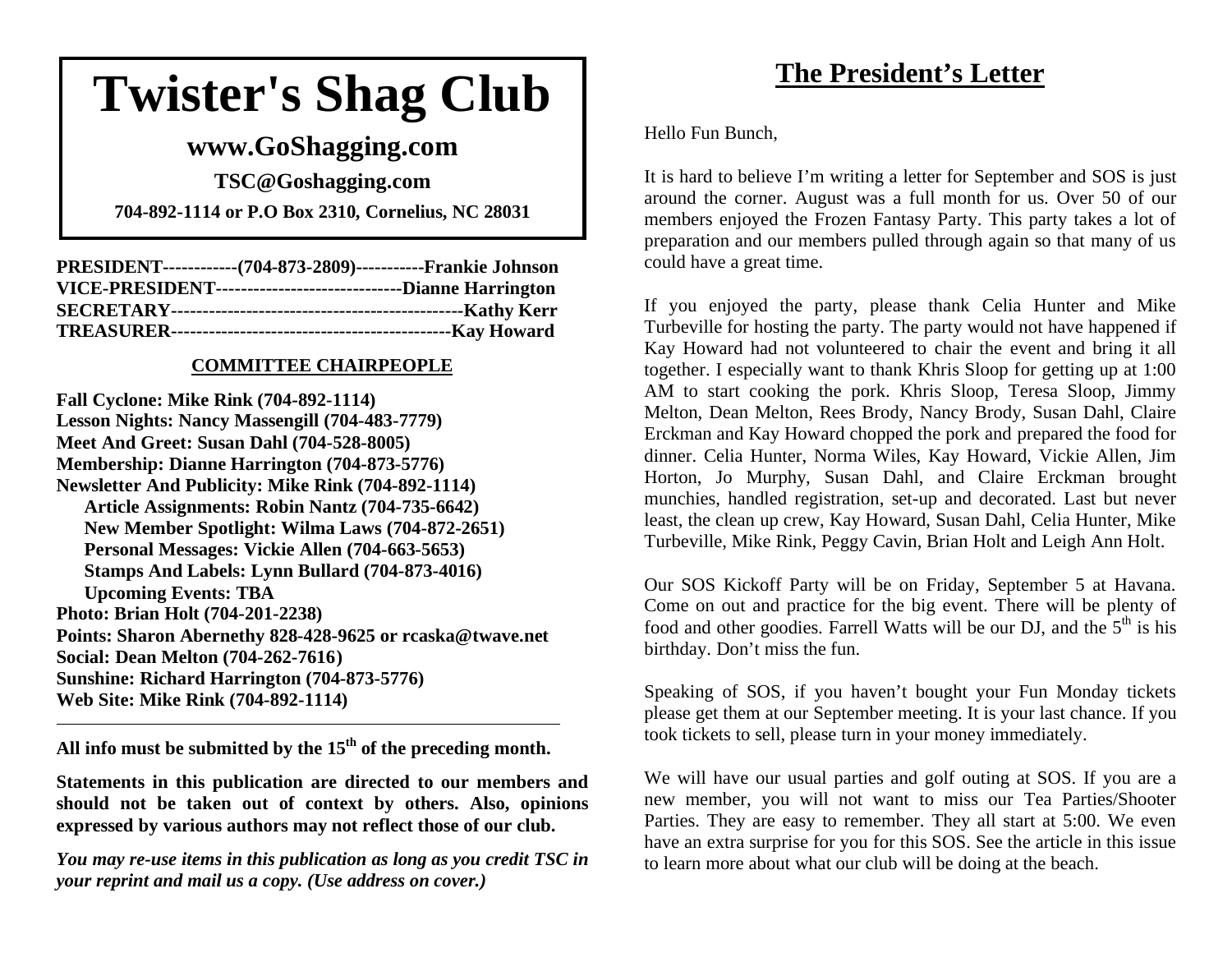Shag lessons are still going great. If you know someone interested in taking lessons, please remember that the next set of lessons does not start until October 14.

September will offer you a chance to attend some great one-night dance workshops. See our shag lessons article for more details.

The Fall Cyclone will be here before you know it. Sign ups for work slots will begin at our meeting on September  $2<sup>nd</sup>$ . Some of our members have been working since the day after Cyclone 2007 to make this one the best ever. It may take a village to raise a child, but it takes Twister's Shag Club to successfully host 900 people at the best party around!

See ya on the dance floor.

Frankie

# **SOS Cards On Sale**

If you are going to SOS, and don't have your SOS Membership Card, see Kay Howard. You can save \$10 by getting your card from TSC before you get to the beach.

Don't forget, in addition to getting in all of the clubs for free, you can get discounts at many area businesses and restaurants by showing your card. See the Carefree Times for more details.

### **Bubba's Dilemma**

By Dan Musgrove

Bubba D. Liverance will be performing at Fall SOS! On the surface, this is not surprising since he is still promoting "If You Can't Shag", currently #18 on the weekly Top 40. What you might not understand is his passion for Auburn Football and, more specifically, the scheduling conflict with the Auburn home game vs. LSU. Read all about it in his blog at www.revbubbaband.com. Look for Bubba at SOS and let him know that you appreciate his participation, especially in light of his huge sacrifice.

### **Shag Club Meeting News**

The August meeting was held with 65 members and several guests present. Claire Erkman was not there to win the TSC Treasure Chest. She missed out on \$65.

The next business meeting will be on September  $2<sup>nd</sup>$  at Fat Boys Restaurant (I-77, exit 36) in Mooresville. Music starts at 7pm. Members are encouraged to come early and enjoy the delicious buffet. The business meeting begins at 8:00 PM.

Deborah Hayes, Eileen Nilson and Sandi Shear have all submitted in applications to join TSC. Each will need to be at our meeting to be voted in. We've also got a few who put in applications last month that need to attend and be voted in. Come out and meet all of these folks and welcome them into "The Fun Bunch".

### **Special September Dance Lessons**

By Nancy Massengill

Our next set of shag lessons will start on Tuesday night, October 14<sup>th</sup>. This will give our instructors a few weeks of vacation, and allow everyone to enjoy a few special nights.

On Tuesday, September 9 Clyde and Mary Blanton will teach. This is free for TSC members, and only \$5 for guests. The lesson will start at 7:30 and last until about 9pm.

#### **We will NOT have lessons on Tuesday, Sept. 16 (SOS week).**

On Tuesdays, September 23 and Tuesday, September 30 Jason Cagle will teach. Again, each night is free for TSC members, and only \$5 for guests. Lessons start at 7:30 and last until about 9pm.

Don't miss this great opportunity to touch up on your dance skills. These are great dancers who teach a lot of lessons. Now you have an easy, fun, inexpensive chance to enjoy their expertise and to learn something that will make you a better dancer. All skill levels are welcome to participate. Don't miss out.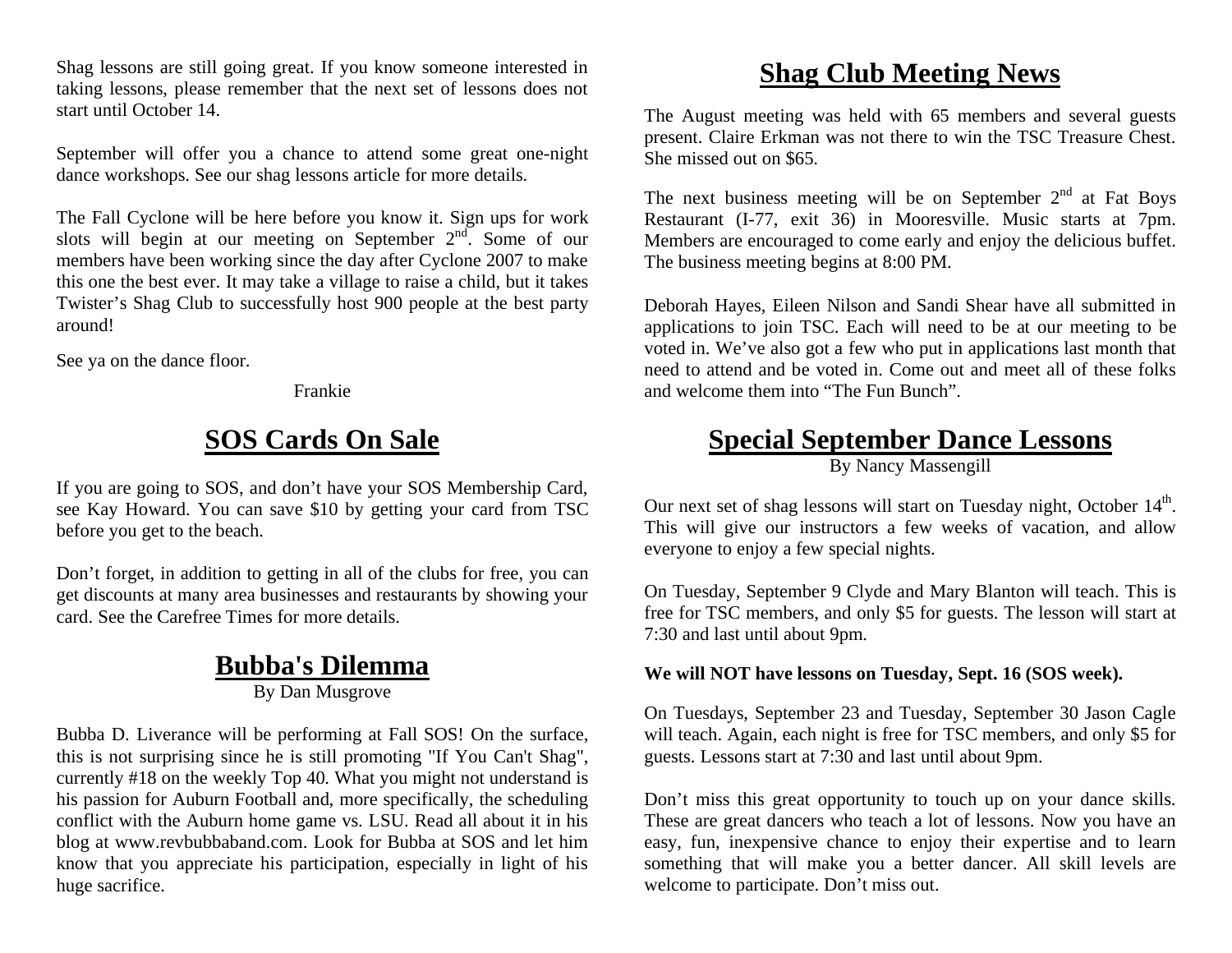### **SOS Kickoff Party**

Come one, come all to the event of the season. It's the SOS Kickoff Party hosted by Twister's Shag Club at Havana Social Club on Friday, September  $5<sup>th</sup>$  at 8pm.

Farrell Watts will be our DJ for the evening, and guess what? It's Farrell's birthday, too. (Don't tell anyone. It's a secret.)

The food for the evening will be good, thanks to our Social Committee. All members are invited to bring an item to add to the tables. It can only make our spread of food, better.

Whether or not you are going to the beach for SOS, come get in the dancing, party spirit with TSC friends and guests.

Speaking of guests, please invite a friend. In fact, feel free to bring a group of people. We've already heard that B.J. has invited her group of singles to come join us again. They had a lot of fun with us at our Spring party. You can make the crowd even bigger!

# **Missing Fan?**

Twister's Shag Club owns a black floor fan. But, it seems to be missing. Do you know where it is, or where it could be? Please contact Mike Rink if you have any information.

### **Denver Days Event Is Coming**

The annual Denver Days celebration is coming toward the end of September. TSC did a shag dance demonstration last year, and plans to be part of this year's event, too.

We don't have all the details yet, but we know it will be on Saturday the  $27<sup>th</sup>$ . The Fantastic Shakers will also perform that day. Look for more details to be shared by email, and on Tuesday nights at Fat Boys.

### **Hello (New) Members!**

By Dianne Harrington

This is a special invitation to all you members who have joined our club since April of 2008. You are cordially invited to attend our Membership Committee meeting on Tuesday, September 9, at 6:00 pm at Fat Boys prior to dance lessons.

We would like for you to come and share with us your first impressions as new members. We also want to discuss what the Fall Cyclone is all about and the work involved in putting on this event, sign ups etc. You have no idea what fun you have ahead of you and also the responsibility you have as new members!

We will also discuss and answer questions you may have about our club and we would like to hear your feedback on what we may be able to do better!

I would also like to ask all members that are signed up for the Membership Committee (listed below) to please be present for this meeting. We will pass out new assignments on the new members, and follow up on our buddy system and advice on improvements!

The meeting should last one hour. Remember, the buffet will be open. Please support Fat Boys by having supper there prior, during or after our meeting.

One last piece of info, the club roster is at about 175 members thus far. Please plan to come. Call me at 704-873-5776 with any questions, or if you cannot be there.

Sharon Abernethy, Ed Alexander, Rhonda Alexander, Gil Algier, Vickie Allen, Mike Barron, Dick Bigham, Debbie Blackburn, Bill Blanton, Lynn Bullard, Sharon Carter, Susan Dahl, Dean Fields, Lena Flinchum, Mary Frawley, Randy Godfrey, Susan Godfrey, Debbie Green, Dean Hajnos, Buzz Holshouser, Jackie Holshouser, Margaret Hosford, Dennis Johnson, Frankie Johnson, May Johnson, Edie Kello, Dennis Kerr, Kathy Kerr, Greg Long, Marcia Long, Nancy Massengill, Frank Melchor, Barbara Merrell, Jo Murphy, Robin Nantz, Linda Ortiz, Dennis Pethel, Jim Ridgeway, Rebecca Rogers, Yvonne Sherman, Howard Smith, Teresa Spears, B.J. Tarle, Terry Turbyfill, Carol Warren, Mike Warren, Linda Waugh, Gwen Weddington, Rick White, Sherry White, Chris Williams, Jan Wiseman, Timothy Wozny, Dean Yancey, Nancy Yancey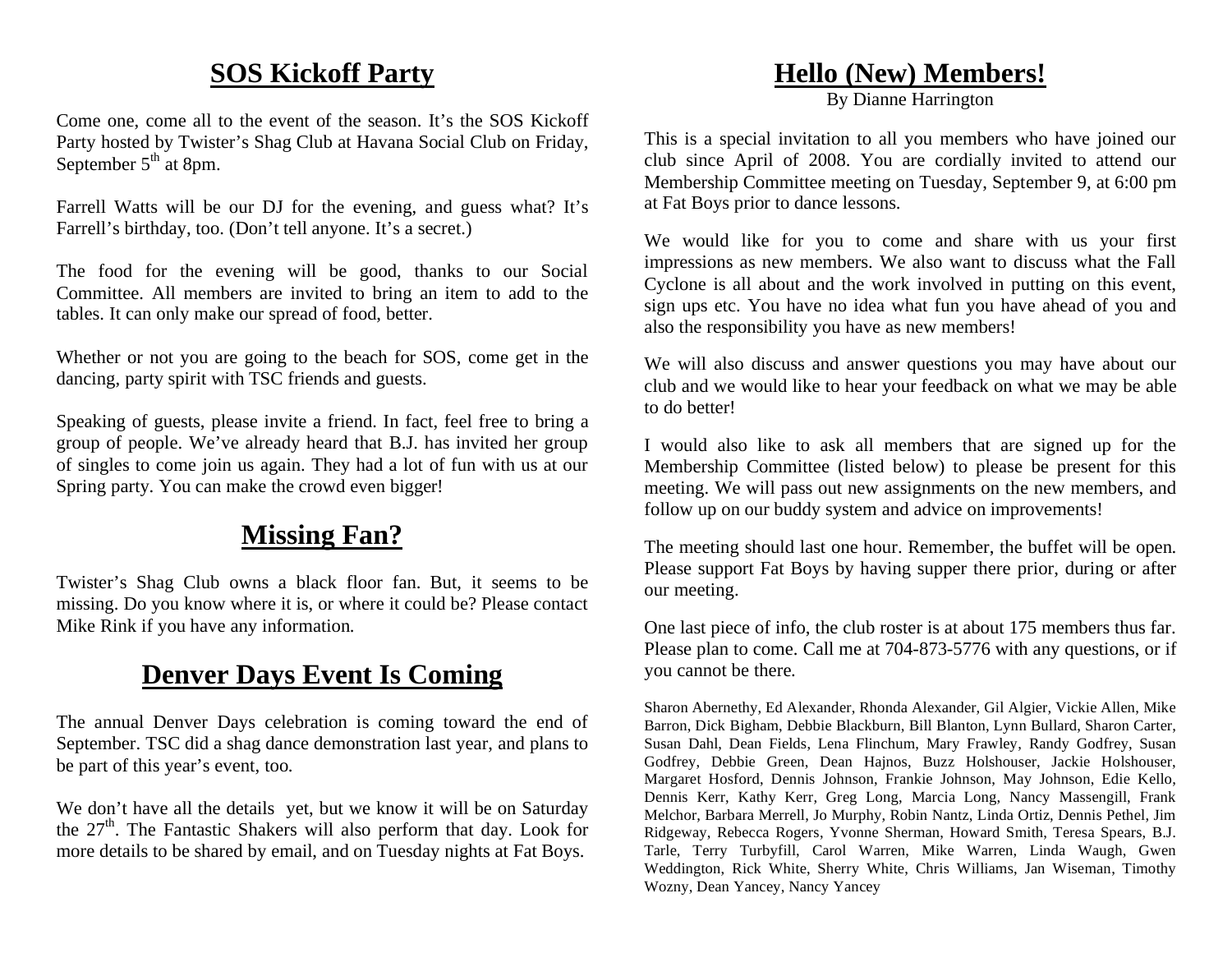### **2008 Fall Cyclone Update**

Fall Cyclone tickets are selling fast. Although we got some of the information out a little later this year, it is obvious that enthusiasm for the event is already in high gear. As we go to press, nearly 35 clubs are represented by ticket sales. (For details, visit the Cyclone page on www.goshagging.com.)

A lot of people are excited about the National Shag Dance Championship Team and the demo they will do at the Cyclone. This group is made up of competitive dancers, and all of them are great. Put them together on the floor at one time, and you've got a show that you don't want to miss. It will be exciting.

All TSC members are asked to pass out flyers, forward emails, and spread the word about the Cyclone whenever you can. It is especially important that you advertise our event during SOS. We've got plenty of flyers and other promotional material. Please help us advertise our event and ensure another sellout!

Signups for work slots will begin at the September meeting. The people listed below were awarded the opportunity to sign up first, based on their club support this past year. A drawing will be held to determine the order for everyone else. We usually do signups on Tuesdays, Fridays, and at SOS. So there will be plenty of opportunity to complete this part of the process.

Dennis Johnson Kay Howard Sandra Holmes & Chuck Willingham Susan Dahl Kathy Thompson & Roger Trexler Dean Hajnos Nancy & Wayland Massengill Frances & Walter Smith Dennis & Kathy Kerr Jimmy Melton Khris & Teresa Sloop Malcolm Kello LeighAnn Holt Beverly & Charles Munday Geoff & Pam Siege Warren Mortez Irby & Pat Bouknight Al Keir Georgia Abernethy Ann & Jim Horton Celia Hunter & Mike Turbeville

Tom Stone & Joyce Anderson Donna Hord David Kelly Beverly Rowse & Dick Bigham Lynn Bullard Jennifer & John Finney Allen & Phyllis Brown Mary Frawley Gil Algier & Maggie Hosford Tommy & Wilma Laws Charles & Iris Binder Joanne Sloop Buzz & Jackie Holshouser Rhonda Hill Claude McKinney & Gwen Weddington Rhonda Alexander & Frank Melcher Jeff & Rochelle Firestone Betsy Chapman Laura Lemmond Sharon & Edward Carter

### **Fall Cyclone Committees**

This is intended to give you a *general* idea of what the basic job functions are at the Fall Cyclone. It is not intended to be a complete list of duties or functions. Each area Chairperson can provide you with more complete instructions before or at the party.

#### **BAR:**

 Keep the bar stocked with supplies Help guests fix drinks. Hand out bottled water. Sell canned beer, or margaritas.

#### **BREAKFAST:**

(Different tasks require you to be there at different times.) Help with setup and teardown of breakfast area Help cook eggs, meat, potatoes, etc. Keep food line and supplies stocked Help serve food

### **CLEAN-UP:**

 (Note: There will be professional cleaners doing cleanup Friday and Saturday night, and Sunday after the party. They will also be on hand during the party to handle spills, etc. These are not the primary functions of this Committee.)

 Help clean off table and empty trash cans as required. Put full bags of trash on the trash trailer as needed.

### **LUNCH (Saturday):**

Help set up serving area, and tear it down when done Help keep food trays stocked with hotdogs and buns Help serve hotdogs to guests.

### **MUNCHIES:**

 Keep chips, pretzels, popcorn, and other munchies stocked Put out donuts at the appropriate time and keep stocked Make coffee at appropriate times (directions supplied)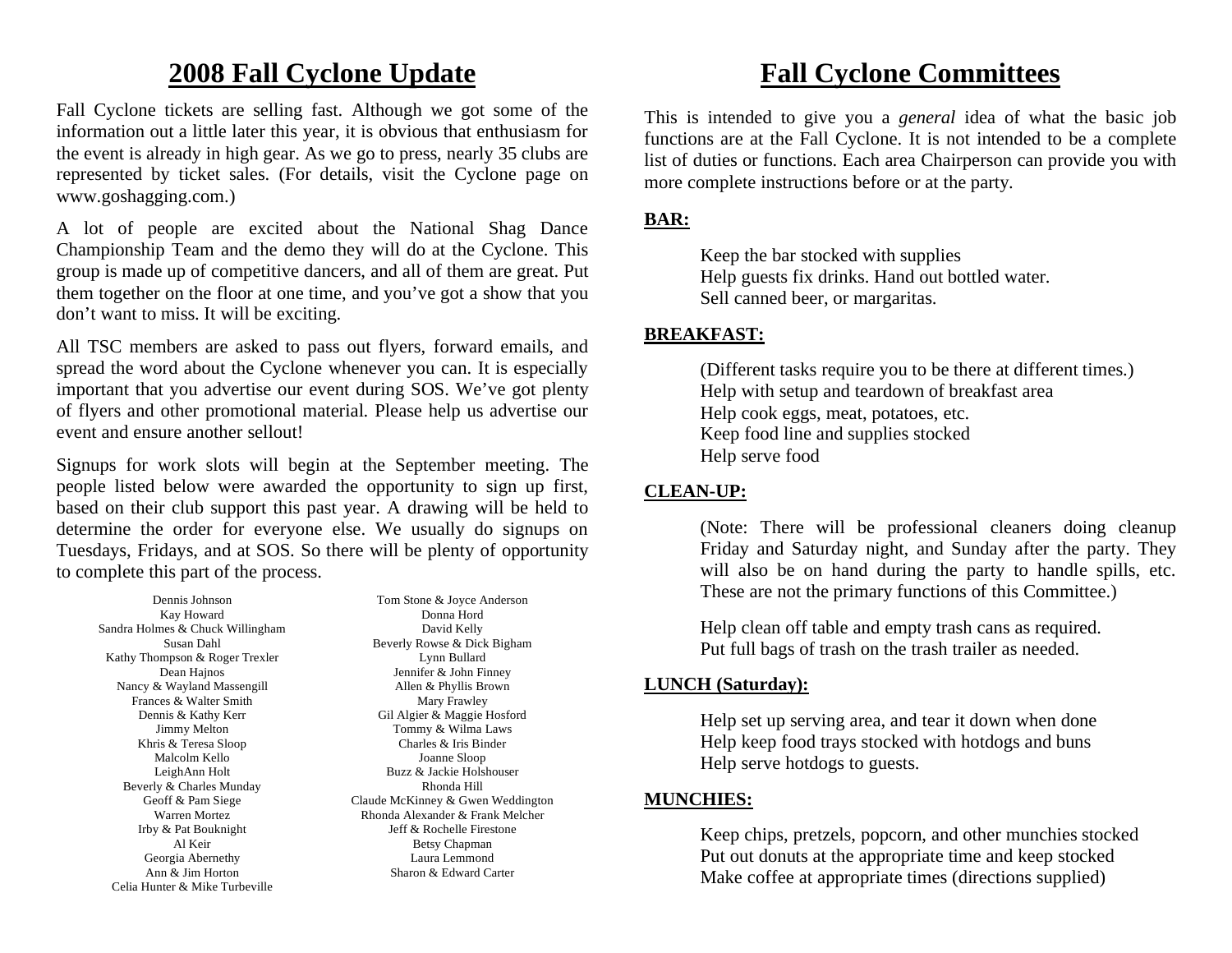#### **REGISTRATION:**

Validate tickets, and prepare armbands for guests.

- Help ensure anyone entering the party has an armband and that it has not been cut, altered or re-used.
- **NOTE:** *This year we will have designated "Armband Managers" who will put the armbands on guests.*

#### **HOSPITALITY:**

Work hospitality booth

Circulate within the building and greet and talk to guests Ask people to dance who aren't participating in the party

#### **RAFFLE:**

 Sell raffle tickets from the raffle booth, or out on the floor Help tear tickets and put them in the barrel for the drawing

#### **SETUP:**

 (Note: these tasks will be performed on Thursday night and Friday-day. The building must be ready by 6 pm Friday.)

 Bring items from storage building to rink (next door) Help prepare the building for the party as directed Setup tables and chairs Cover tables with plastic Setup trash containers Hang signs, banners, etc.

#### **SHIRT SALES:**

Sell shirts at the designated area

#### **TEARDOWN:**

(This job is performed on Sunday afternoon at 2pm.).

Restore building (chairs, tables, etc.) to the same condition it was in when we arrived, or better

Collect signs and banners (roll, don't fold or tape banners) Bring all TSC owned items to the front for packing Transfer all supplies to the storage building (next door)

### **What's Happening In The Shag World**

### **GoShagging.com Has More Items And Details!**

*Note: Party flyers & club mail can be viewed at monthly meetings.* 

Aug 30: Salisbury Shag Club 20th Anniversary. \$5. DJ John Hook. Special guests staff members from WRDX 106.5fm. 704-209-1125 or cbarger@carolina.rr.com or www.keeponshagging.com

Aug 30: Bopper's Shag Club's Battle of the DJ's. 704-334-8234.

#### **Sept 2: TSC Meeting. Social starts at 7pm, Meeting at 8pm.**

Sept 4: Pre-SOS Party hosted by Charlotte Shag Club. DJ Ed Timberlake. patti.miller@cms.k12.nc.us or charlotteshagclub.com

#### **Sept 5: SOS Kickoff Party. Details are in this newsletter.**

Sept. 6: Pre SOS Party hosted by Gaston Shaggers. \$6. DJ Walter Upchurch. 704-827-1770 or patsyfuller@carolina.rr.com.

Sept 7: Sandy Beach Shag Club Monthly Party. DJ Steve Coley. 828- 438-8906 or rsmorley55@hotmail for more information.

#### **Sept 12-21: SOS Fall Migration**

**Sept 25: Annual Denver Days event. This celebration features fun, games, exhibits, entertainment and more. The Shakers will perform. More details will be shared by email, and on our web site. TSC plans to demonstrate the shag at this event. Join us.**

Oct 4: Meet The Area Shag Clubs Party hosted by Greater Triad Shag Club. \$5. 336-288-3651 or pwaye7@msn.com.

#### **Oct 11: TSC's Lake Cruise – Details coming soon.**

Oct 11: Monroe Shag Club Halloween Dance. \$5. DJ Butch Mattox. 704-764-8808 or webmaster@monroeshagclub.com.

Oct 11: 18th Annual Chicken Pickin' hosted by Gaston Shaggers. \$15. DJs Eddie Anderson and Eddie Teeter. B.B.Q. pork and chicken with all the trimmings. 704-829-1020 for more info. **SPECIAL NOTE:**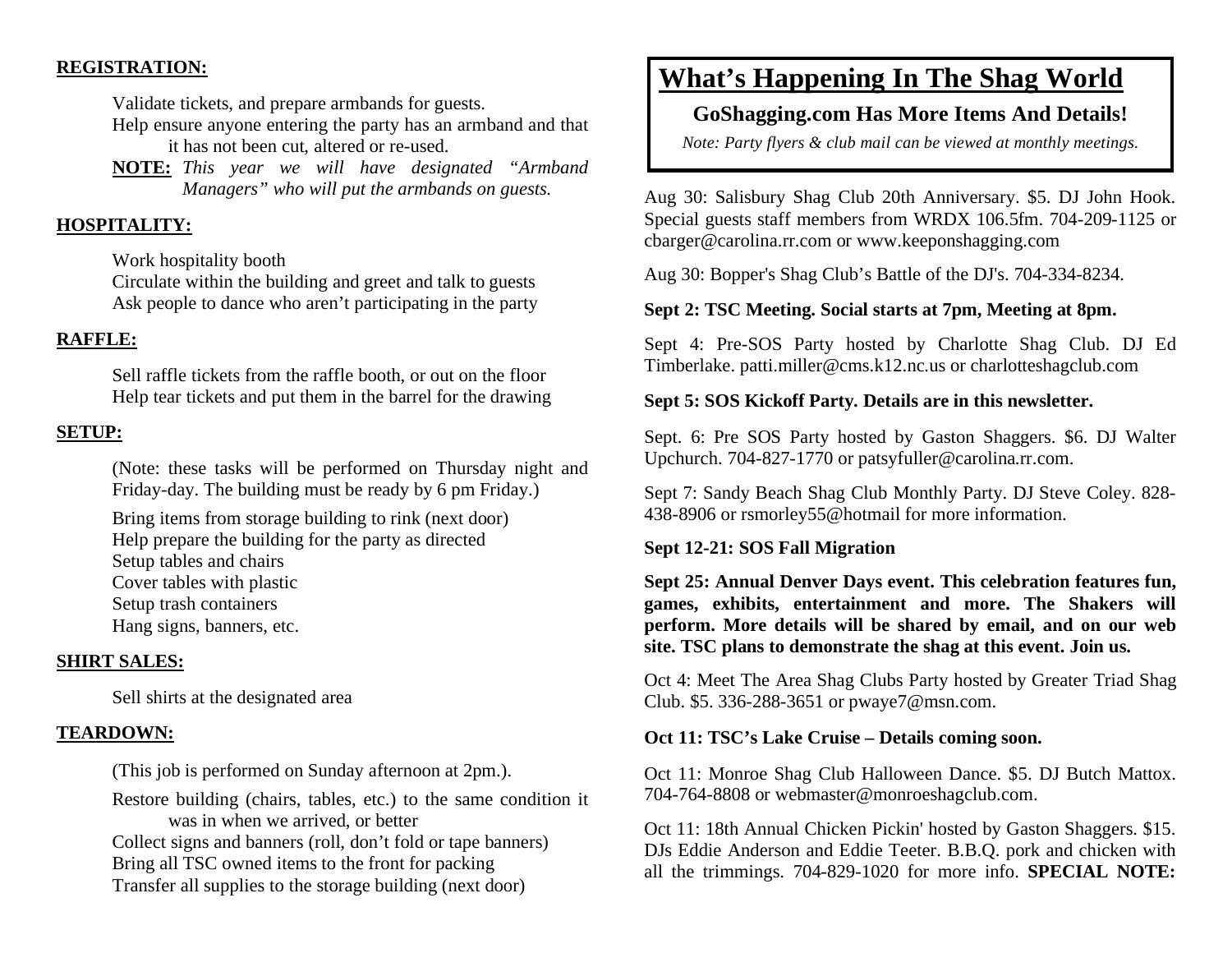**TSC has a compiled list of all the DJs that will be playing at all the lounges at SOS (accurate as we go to press). This online version of our newsletter offers the listing as a separate page. You may want to print out this one page to have a list of TSC events and the DJ listing page, or refer to your paper copy of this newsletter.** 

### **The Fun Bunch Will Be Busy At SOS**

If you have been in this club for a while, you know that we always have a lot of fun at SOS. Things will be even better for our 2008 Fall Migration. Here's a list of things you don't want to miss, and some details about each event.

#### **First off, you should know there will be two changes this time.**

We've learned from our bartender friends that some do not like it when we tip for our Tea or Shooter parties using a check (or charge card) because some of them have to wait until the check or charge goes through to get their money from the lounge.

The club has also recognized that since the membership has grown in the last couple years, so have the bills for each event at SOS. It costs a lot to offer freebies to all members at three separate parties.

To help address both of these concerns, **Club members will now be charged a mere \$2 per person at each party the club hosts at SOS. Guests will continue to pay a very reasonable \$10 per person.** The \$2 per member charge is very minor, and probably about what you tip on a typical drink order. But it will help out.

Moving on… have you heard the news? The Pirate's Cove is participating in the 2008 Fall SOS Event. Milford and Becky are longtime TSC friends and supporters, and we're glad to see that the Cove will be in SOS this Fall. That brings up change  $#2$ .

**TSC will host a special, "Thanks For Being In SOS" Party at the**  Pirates Cove featuring food on the first Sunday (Sept  $14^{\text{th}}$ ). This means even more fun with your TSC friends during SOS.

# **AT SOS, The Number To Know Is Five!**

That's when all the TSC Parties Start. Here are details of all events we will host. Members and guests are welcome at each.

**First Saturday, Back of Fat Harolds, 5pm.** TSC Tea Party. We'll have some food, too. Don't miss the fun. DJ Judy Collins.

**First Sunday, Pirates Cove, 5pm.** Special Party to thank the Cove for being in SOS. We'll have great food. DJ Mike Rink.

**Wednesday, Ducks Too, 5pm. Beer, wine and shooter party.** Light munchies will be served. DJ's Mike Rink & Eddie Teeter.

**Thursday. Captain's Choice golf outing for men and women, members and guests at Eagle's Nest Golf Club near the intersection of Hwy 17 and Hwy 9. Arrive 11:15-11:30.**

Cost is only \$40 each. Please be on time so we can make teams, share munchies or a beverage, and be ready. Tee times start at noon. Call Brian at 704-201-2238 if you have any questions.

This course has been worked on all summer and is in great shape. You can bring your coolers! It will be fun for everyone. Be there!

**Last Saturday, O.D. Beach Club, 5pm.** TSC Tea Party. We'll have great food, and a lot of fun at this event. DJ Betty Brown.

#### *Remember, the Tea Parties and Shooter Party will be \$2 for members, and \$10 for guests. Please come with correct change.*

Just when you think it is all over, you remember… this is not your average shag club. This is Twister's Shag Club. We are "The Fun Bunch"! Of course, there has to be more… and there is:

**Join us at Fat Harolds at 8pm on the last Sunday of SOS for the "I'm Not Leaving SOS And You Can't Make Me" Party.** It's a little more casual and relaxing than our other events of the week. But there will still be plenty of fun and good times.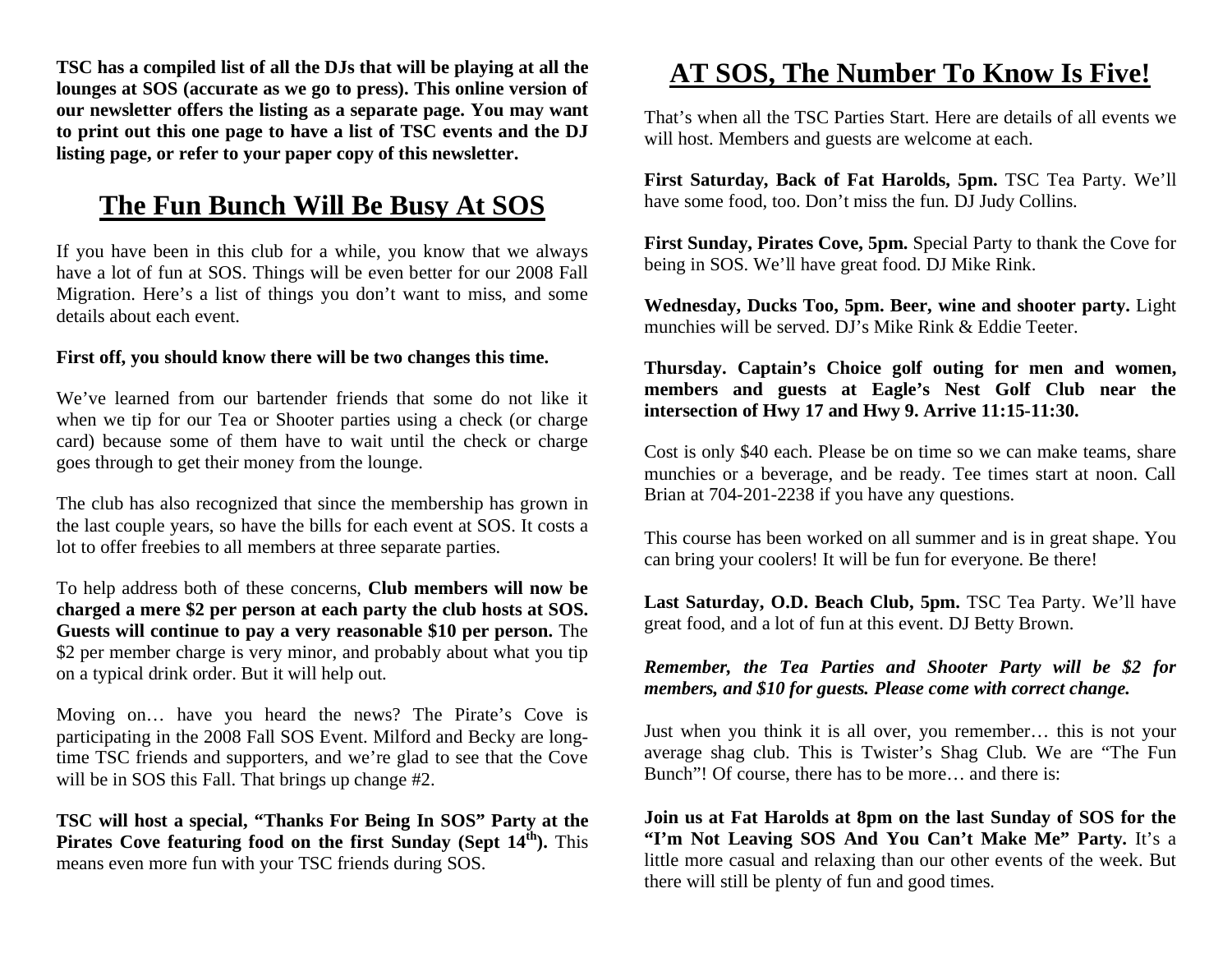|                                                  |                                       |              |             |               |                  | 2008 Fall SOS DJ Schedule Courtesy Of Twister's Shag Club And www.GoShagging.com |                   |                |                   |
|--------------------------------------------------|---------------------------------------|--------------|-------------|---------------|------------------|----------------------------------------------------------------------------------|-------------------|----------------|-------------------|
|                                                  | O.D. Beach                            | O.D. Café    | Harolds     | Harolds       | Ducks            | Ducks Too                                                                        | Pirate's          | $\ddot{c}$     | <b>Blvd Grill</b> |
|                                                  | $Cl$ ub                               | Smoke-Free   |             | Back)         |                  |                                                                                  | Cove              | Arcade         |                   |
| Fri 12-5                                         | ×                                     | ×            | Jay         | David         | Gary             | David                                                                            | ×                 | ×              | Ken McGee         |
|                                                  |                                       |              | Nelms       | Harris        | Stellpflug       | Sessoms                                                                          |                   |                | Tootie Brown      |
| Fri 5-9                                          | Wilkie                                | David        | ∃arre∐      | Joey          | Bill             | <b>Butch</b>                                                                     | ×                 | Joe            | Jessie            |
|                                                  | <b>Whaley</b>                         | Sessoms      | Watts       | Warren        | Harper           | Metcalf                                                                          |                   | Tutt           | riffin            |
| Fri 9-C                                          | Betty                                 | Rodney       | Gene        | Joanne        | John             | Steve                                                                            | <b>Walter</b>     | Murl           | Roy               |
|                                                  | Brown                                 | Still        | Sistare     | Johnson       | Smith            | <b>Baker</b>                                                                     | Upchurch          | Augustine      | Childress         |
| Sat 12-5                                         | ×                                     | ×            | Jay         | Mike          | Billy            | Eddie                                                                            | The               | Brett          | Betty Brown       |
|                                                  |                                       |              | Nelms       | Little        | Waldrep          | Teeter                                                                           | Poor Souls        | Bishop         | Jim Rose          |
| Sat 5-9                                          | Joanne                                | Roy          | Lanny       | Judy          | Larry            | Craig                                                                            | <b>Walter</b>     | Mike           | Sue               |
|                                                  | Johnson                               | Childress    | Elmore      | $Collins*$    | Edwards          | Jennings                                                                         | Upchurch          | Harding        | Kester            |
|                                                  | Mike                                  | Wilkie       | Jimmy       | Farrell       | J. Smith         | <b>Butch</b>                                                                     | Dick              | Tomny          | Clyde             |
| Sat 9-C                                          | Rink                                  | Whaley       | Bufkin      | Watts         | Timberlake<br>œi | Metcalf                                                                          | Hamrick           | Samole         | Waller            |
| Sun 12-5                                         | Mike                                  | ×            | Gary        | 91.7FM        | Larry            | David                                                                            | ×                 | Billy          | Joanne Johnson    |
|                                                  | Rink                                  |              | Bass        | DI's          | Edwards          | Sessoms                                                                          |                   | Faming         | Betty Brown       |
|                                                  | $\overline{D}$                        | Rodney       | Milton      | Joey          | Bill             | Craig                                                                            | Mike              | Murl           | Rill              |
| $Sum 5-9$                                        | Germany                               | Still        | White       | Warren        | Harper           | Jennings                                                                         | Rink <sup>*</sup> | Augustine      | <b>Ruth</b>       |
| $Sum 9-C$                                        | Farrell                               | <b>Betty</b> | Gene        | Jimmy         | Ed               | <b>Butch</b>                                                                     | Jack              | Larry          | Fred              |
|                                                  | Watts                                 | Brown        | Sistare     | <b>Bufkin</b> | Timberlake       | Metcalf                                                                          | Moore             | Calhoun        | Judge             |
| Mon 12-5                                         | ×                                     | ×            | Jerry       | Bobby         | Eddie            | Jim                                                                              | ×                 | $\overline{a}$ | Gerry Holland     |
|                                                  |                                       |              | Munson      | Guyton        | Teeter           | Rose                                                                             |                   | Germany        | <b>Bill Ruth</b>  |
| <b>Mon 5-9</b>                                   | David                                 | ×            | Lanny       | Bob           | Bill             | <b>Butch</b>                                                                     | Dick              | Norman         | Ken               |
|                                                  | Sessoms                               |              | Elmore      | Graves        | Harper           | Metcalf                                                                          | Hamrick           | Mills          | McGee             |
| $Mon 9-C$                                        | 3-Man                                 | ×            | Jay         | Joey          | Billy            | Craig                                                                            | Clyde             | Mike           | Jim               |
|                                                  | DJ Jam!                               |              | Nelms       | Warren        | Waldrep          | lennings                                                                         | Waller            | Swords         | Rose              |
| Tues 12-5                                        | Clyde Waller                          | ×            | Milton      | Lanny         | $P\Lambda$       | David                                                                            | ×                 | <b>Buck</b>    | Joanne Johnson    |
|                                                  | Deck Party!                           |              | White       | Elmore        | Party            | Sessoms                                                                          |                   | Crumpton       | Sue Kester        |
| Tues 5-9                                         | Norman                                | ×            | Jack        | Joanne        | <b>Billy</b>     | Craig                                                                            | Gerry             | Larry          | Tootie            |
|                                                  | Mills                                 |              | Moore       | Johnson       | Waldrep          | ennings                                                                          | Holland           | Calhoun        | Brown             |
| Tues 9-C                                         | 3-Man                                 | ×            | Gary        | Jay           | Jim              | Eddie                                                                            | Dick              | Murl           | Fred              |
|                                                  | DJ Jam!                               |              | <b>Bass</b> | Nelms         | Agee             | Anderson                                                                         | Hamrick           | Augustine      | Judge             |
|                                                  | 2008 Fall SOS DJ Schedule Courtesy Of |              |             |               |                  | Twister's Shag Club And www.GoShagging.com                                       |                   |                |                   |
|                                                  | Paul                                  |              | Gary        | Milton        | <b>B.</b> Harper | .<br>Im                                                                          | Tomny             | Junior         | Tootie Brown      |
| Wed 12-5                                         | Craver                                | ×            | Bass        | White         | E. Teeter        | Rose                                                                             | Dickerson         | Norfleet       | Clyde Waller      |
| $\overline{a}$ , $\overline{a}$ , $\overline{a}$ | And                                   | Joanne       | Lanny       | Mike          | Jessie           | Mike Rink*                                                                       | Dick              | Mike           | <b>Butch</b>      |

|                 |                    |           |           |               | 2008 Fall SOS DJ Schedule Courtesy Of Twister's Shag Club And www.GoShagging.com                        |                     |              |              |                       |
|-----------------|--------------------|-----------|-----------|---------------|---------------------------------------------------------------------------------------------------------|---------------------|--------------|--------------|-----------------------|
| <b>Wed 12-5</b> | Paul               | ×         | Gary      | Milton        | <b>B.</b> Harper                                                                                        | Jim                 | Tommy        | Junior       | Tootie Brown          |
|                 | Craver             |           | Bass      | White         | E. Teeter                                                                                               | Rose                | Dickerson    | Norfleet     | Clyde Waller          |
| Wed 5-9         |                    | Joanne    | Lanny     | Mike          | Jessie                                                                                                  | Mike Rink*          | Dick         | Mike         | <b>Butch</b>          |
|                 | And<br>The         | Johnson   | Elmore    | Little        | Griffin                                                                                                 | <b>Eddie Teeter</b> | Hamrick      | Bramtley     | Mattox                |
|                 | <b>Band</b>        | Roy       | Farrell   | Gene          | J. Smith                                                                                                | jim                 | Betty        | Tommy        | Clyde                 |
| $Weil 9-C$      | Of Oz              | Childress | Watts     | Sistare       | Timberlake<br>.<br>Ш                                                                                    | Agee                | Brown        | Samole       | Waller                |
| Thur 12-5       | Gerry              | ×         | Gary      | David         | Mike                                                                                                    | Craig               | <b>Betty</b> | <b>Butch</b> | Ken McGee &           |
|                 | Holland            |           | Bass      | Harris        | Brantley                                                                                                | Jennings            | Brown        | Metcalf      | Ron Wallace           |
| Thur 5-9        | Jack               | Frank     | Farrell   | Pat           | Larry                                                                                                   | <b>Butch</b>        | Terry        | Mike         | Rick                  |
|                 | Moore              | Price     | Watts     | Patterson     | Edwards                                                                                                 | Metcalf             | Hopper       | Harding      | Kohler                |
| Thur 9-C        | Betty              | Gene      | Lanny     | Jimmy         | J. Smith                                                                                                | E. Teeter           | D. Hanrick   | Murl         | Norman                |
|                 | Brown              | Sistare   | Elmore    | <b>Bufkin</b> | Timberlake<br>œi                                                                                        | E. Andersor         | W. Upchurch  | Augustine    | Mills                 |
| Fri 12-5        | Joanne             | ×         | Gary      | Jay           | Jessie                                                                                                  | Walt                | Misc.        | Mike         | <b>Bill Ruth</b>      |
|                 | ohnson             |           | Bass      | Nelms         | Griffin                                                                                                 | Knabb               | Vinyl        | Swords       | <b>Butch Mattox</b>   |
| Fri 5-9         | Terry              | Farrell   | David     | Lanny         | Larry                                                                                                   | <b>Butch</b>        | John         | Kyle<br>Beam | Betty                 |
|                 | Hopper             | Watts     | Harris    | Elmore        | Edwards                                                                                                 | Metcalf             | Wilson       |              | Brown                 |
| Fri 9-C         | Mike<br>Rink       | Wilkie    | Gene      | Roger         | J. Smith                                                                                                | Steve               | Walter       | Murl         | Ken                   |
|                 |                    | Whaley    | Sistare   | Holcomb       | Timberlake                                                                                              | <b>Baker</b>        | Upchurch     | Augustine    | McGee                 |
| Sat 12-5        | David              | ×         | Jack      | Jimmy         | Larry                                                                                                   | Jim                 | Terry        | Rodney       | Gerry Holland         |
|                 | Sessoms            |           | Moore     | Bufkin        | Edwards                                                                                                 | Agee                | Hopper       | Still        | <b>Jessie Griffin</b> |
|                 | Betty              | Roy       | Pat       | Joanne        | Billy                                                                                                   | Eddie               | Walter       | Mike         | Norman                |
| Sat 5-9         | Brown <sup>*</sup> | Childress | Patterson | Johnson       | Waldrep                                                                                                 | Anderson            | Jpchurch     | Felts        | Mills                 |
| $Sat 9-C$       | Wilkie             | Gene      | Roger     | Ray           | J. Smith                                                                                                | <b>B.</b> Metcalf   | John         | Larry        | Betty                 |
|                 | Whaley             | Sistare   | Holcomb   | Scott         | E. Timberlake                                                                                           | S. Baker            | Wilson       | Calhoun      | Brown                 |
| Notes:          |                    |           |           |               | The O.D. Café has DJ's from 6-10pm and 10-Close. The Pirate's Cove opens at 1pm. Ducks, Ducks Too & The |                     |              |              |                       |

1 he O.D. Cate has DJ's trom 6-10pm and 10-Close. 1he Friate's Cove opens at 1pm. Ducks, Ducks 1 00 & .<br>Pirate's Cove swap DJ's at 10pm, not 9pm. The Blvd Grill schedules DJ's from 12-3, 3-6, 6-9, and 9-Close. **Pirate's Cove swap DJ's at 10pm, not 9pm. The Blvd Grill schedules DJ's from 12-3, 3-6, 6-9, and 9-Close.** 

\* TSC will host a Long Island Iced Tea Party with food at Fat Harold Back Deck, 1<sup>st</sup> Saturday at 5pm. \$10. Guests welcome!<br>\* TSC will host a "Thanks For Being In SOS" party with food at the Pirate's Cove, 1<sup>st</sup> Sunday at **\* TSC will host a Long Island Iced Tea Party with food at Fat Harold Back Deck, 1st Saturday at 5pm. \$10. Guests welcome! \* TSC will host a "Thanks For Being In SOS" party with food at the Pirate's Cove, 1st Sunday at 5pm. \$5. Guests welcome!** 

**\* TSC will host a Beer, Wine and Shooter Party with munchies in Ducks Too, Wed at 5pm. \$10. Guests welcome!** 

**\* TSC will host a Long Island Iced Tea Party with food in the O.D. Beach Club, 2nd Sat at 5pm. \$10. Guests welcome!**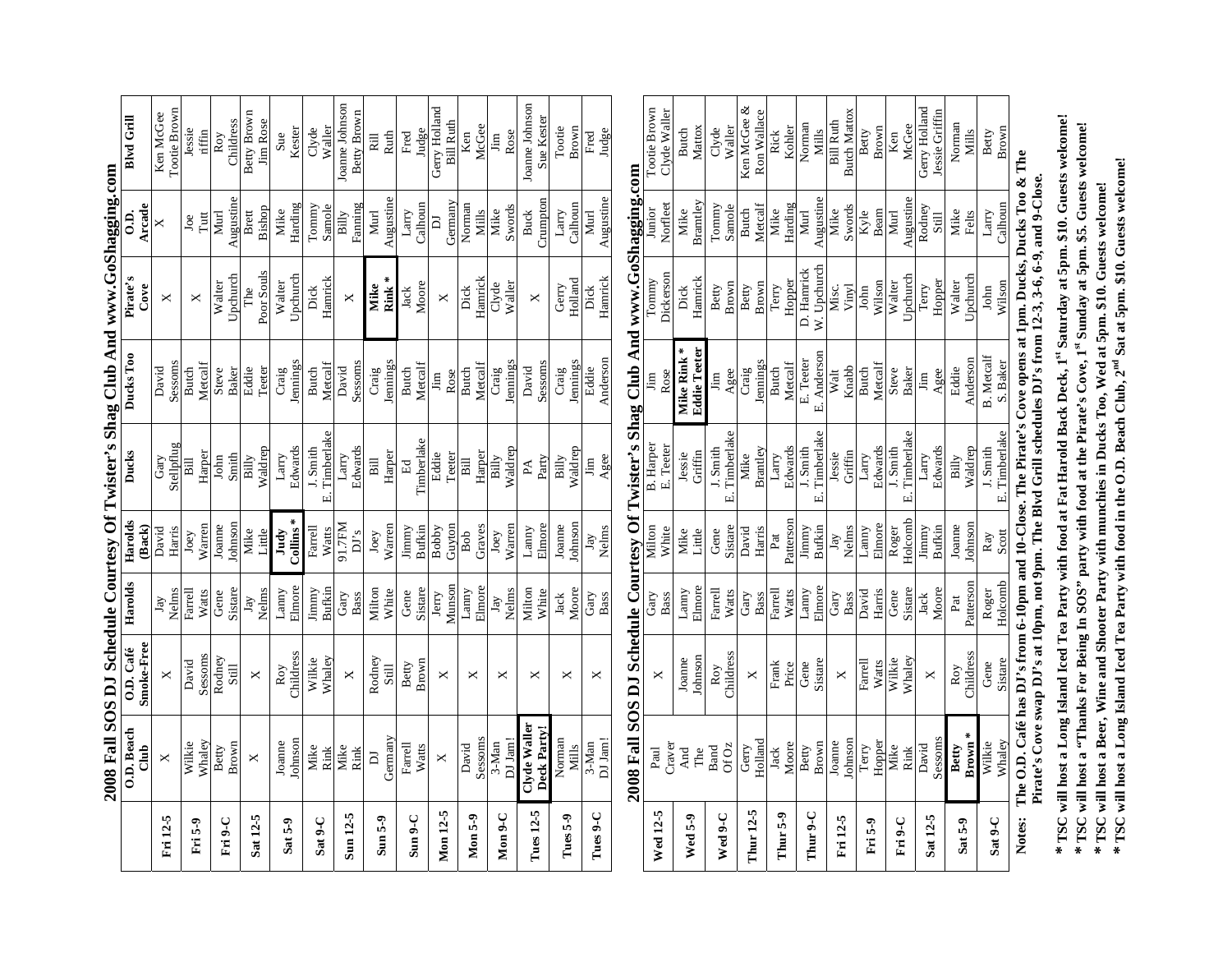Oct 17-18: Fall Bash 2008 in Johnson City, TN. Hosted by Mountain Empire Shag Society. \$40. DJs Larry Calhoun & Ed Timerlake. 423- 753-5909 or don.hughes@emerson.com

Oct 17-19: Charleston Shag Club Geechee Blast hosted. \$60. DJs Billy Waldrep, Fessa John Hook, Betty Brown, Walter Upchurch. 843-971- 6730 or geecheeblast@charlestonshagclub.com.

Oct 18: Lancaster Shag Club Halloween Costume Party. \$5. DJ Danny Kimrey. double 517@yahoo.com or 803-286-5694.

Oct 18: Charlotte Shag Club Flashback. \$30. DJs Norman Mills and Mike Brantley. 704-510-1743 or www.charlotteshagclub.com.

Oct 18: Ghouls & Gobblins Party hosted by: Sandy Beach Shag Club. \$7. DJ Wilkie Whaley. rsmorley55@hotmail.com or www.sandybeachshagclub.com.

**Nov 7-9: The Fall Cyclone. Don't miss the year's biggest and best party. This year it includes a special performance by the National Shag Dance Championship Team. A flyer is in this issue. The flyer and many, many more details are posted on www.goshagging.com. Get your tickets before they are all gone. This party always sells out.** 

Nov 11: Fall Dance hosted by the Monroe Shag Club. \$5. DJ Gene Sistare. 704-764-8808 or webmaster@monroeshagclub.com.

Nov 15: Monthly party Hosted by Brushy Mountain Shag Club. \$6. DJ: Mac Mast. 336-838-4144 or hauser013@aol.com.

Nov 15: Lancaster Shag Club monthly party. \$5. DJ Roger Holcomb. 803-286-5694 or www.lancastershagclub.com or double\_517@yahoo.com.

November 21-22: 27th Annual Columbia Invitational hosted by Columbia Shag Club. \$50. DJs Butch Metcalf, Butch Davidson, Billy Waldrep, John Smith and Ed Timberlake. 803-755-0569 or mariegammy@yahoo.com or www.columbiashagclub.net.

#### **Dec 31: TSC's New Year's Eve Party.**

### **This Month's Birthdays**

| <b>Susan Godfrey</b>  | 09/02 | Dean Hajnos          |                       | 09/14 |
|-----------------------|-------|----------------------|-----------------------|-------|
| <b>Ralph Gettings</b> | 09/03 | Mike Rink            |                       | 09/16 |
| Mike Felts            | 09/05 | Ann Horton           |                       | 09/17 |
| <b>Brian Holt</b>     | 09/06 | <b>Randy Godfrey</b> |                       | 09/19 |
| John Finney           | 09/08 | <b>Bill Randall</b>  |                       | 09/20 |
| Rhonda Hill           | 09/08 |                      | <b>Kathy Thompson</b> | 09/24 |
| Leigh Ann Holt        | 09/08 | Alan Keir            |                       | 09/27 |
| Debbie Blackburn      | 09/09 | Diane Brandon        |                       | 09/28 |
| Edie Kello            | 09/09 | <b>Betsy Weiss</b>   |                       | 09/29 |
|                       |       |                      |                       |       |

### **Next Month's Birthdays**

| Dennis Pethel        | 10/03 | B.J. Tarle       | 10/13 |
|----------------------|-------|------------------|-------|
| Dave Ozga            | 10/04 | Carole White     | 10/16 |
| Clay Smith           | 10/04 | May Johnson      | 10/18 |
| Robert Wagner        | 10/04 | Kathy Kerr       | 10/25 |
| Claude McKinney      | 10/07 | Rhonda Alexander | 10/27 |
| Jo Murphy            | 10/09 | Ava Hurd         | 10/28 |
| <b>Sharon Carter</b> | 10/10 | Mike Barron      | 10/30 |

#### **Get Well Soon Dennis Kerr!**

**Dennis recently had surgery for a torn bicep in his left arm.** 

**Happy 20th Anniversary Marcia! I love you! Greg** 

> **Happy Birthday Brian! All my love, Leigh Ann**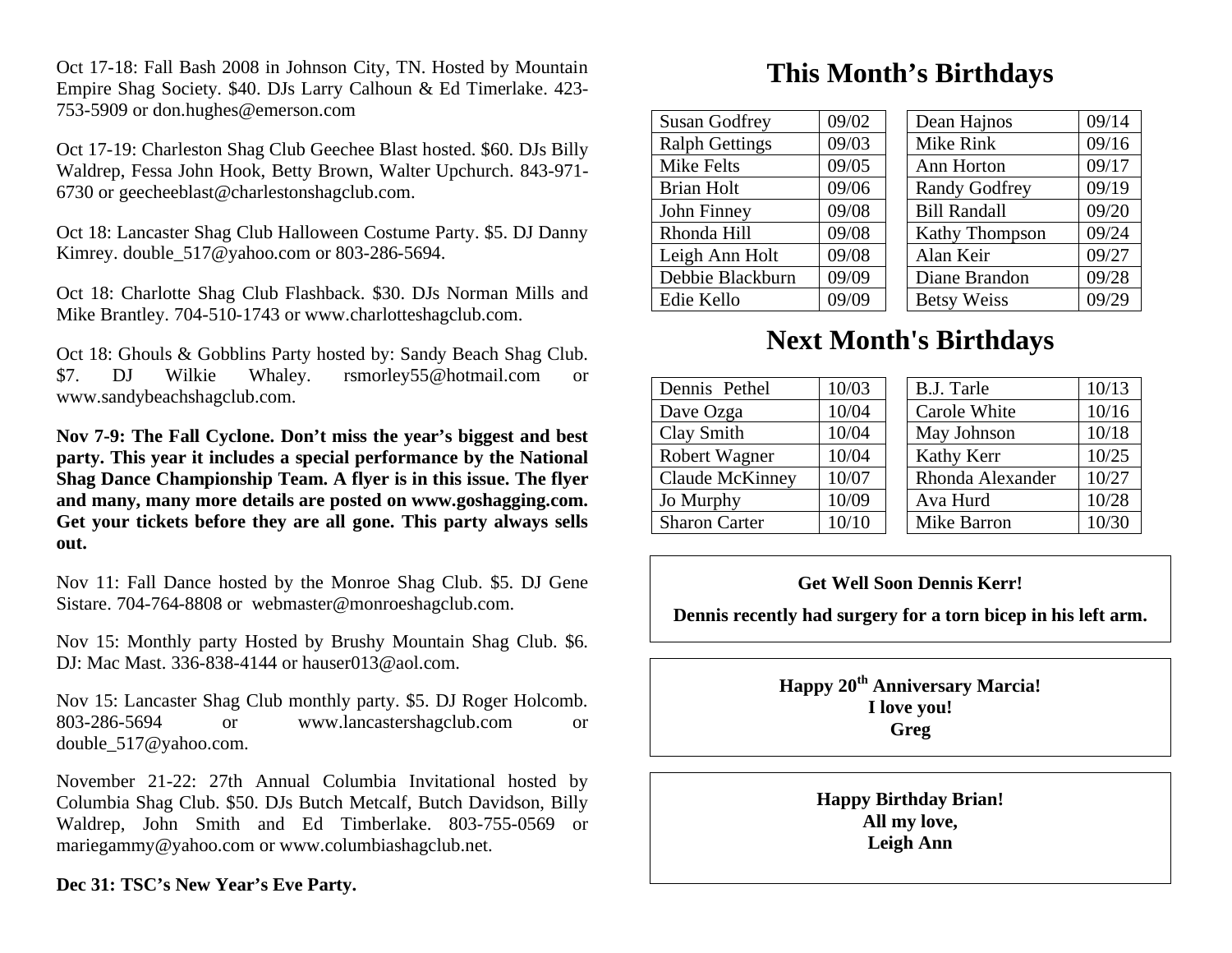#### **Happy Birthday Mike!**

**Love, Marcia** 

**Happy Birthday Kathy! It has been a wild and wonderful year and a half and I'm still hanging on! Love you, Roger** 

**Happy Birthday to my dance partner, Ann! Let's keep on dancing and shagging. Love, Jim** 

## **Twister's Pins For The Ladies**

Susan Dahl reports that the rhinestone pins she has offered to order are now \$16 each. Anyone who has asked her to get one and does not want to pay the new price, should call her immediately. Anyone who does want one, and has not told her, can contact her at the following number: 704-528-8005. She needs to know before immediately so she can order them for delivery before SOS!

# **Pre-SOS Party in Florida**

By Janice Musgrove

We send "best wishes" for a great TSC pre-SOS party.

Our local party was held August 15th. Perry, FL shaggers had a great time discussing our planned trip to North Myrtle Beach. We brushed up on our basic and turns and even were taught the new OD Glide line dance. We are bringing four couples to the beach to experience the first weekend of SOS. We hope that they can meet all our TSC friends and enjoy time on the dance floor.

### **Just A Few Things TSC Paid For Last Year For YOU**

- •Monthly fees for the club web site: www.GoShagging.com
- •Monthly fees for the club 24 hour hotline telephone number
- •Monthly fees for a large storage building full of TSC property
- •Monthly printing *and* postage for one of the best club newsletters
- •Printing of yearly calendars showing TSC activities
- •Office supplies including paper, pens, name tags, etc.
- •\$5 of the cost of each SOS membership bought by a member
- •The cost of every cash drawing held at our monthly meetings
- •Birthday cakes for our member birthday night celebrations
- •Birthday cards, and other cards sent to all members (plus postage)
- •Part of the price of shag club T-shirts and apparel members bought
- •Part of the cost when any member joined BJ's wholesale club
- •A DJ night for dance lessons every Tuesday night of the year
- •\$5 of the cost of every shag lesson taken by a TSC member
- •Cakes, prizes and other items for shag lesson graduation nights
- •The total cost of a shag workshop with pro instructor Ellen Taylor
- •The total cost of several one-night shag lessons by area pro dancers
- •Monthly fees to sponsor the Junior Shag Association's web site
- •Advertisement on WSGE, 91.7FM (the local shag radio station)
- •Membership in the Lake Norman Chamber of Commerce
- •Any item members got, or event they attended using their "points"
- • The bus for bus trips, plus food and beverages when the club went to other club parties (Members only paid for the cost of a party ticket.)
- •Food, beverages and a DJ for the Frozen Fantasy Party
- •Golf outing beverages and snacks
- •Food, beverages and prizes for the Superbowl Party
- •Prizes and a DJ for our Valentine's Day Party
- •The total cost of the annual bowling party
- •Part of the cost of New Year's Eve Party tickets (and the shuttle)
- •The cost of a cruise on Lake Norman, plus the food and beverages
- •Floats, buses, etc. so TSC members could be in the SOS parade
- • The total cost of five Tea Parties, two Beer/Wine/Shooter Parties, and other activities at the beach during SOS (plus the cost of food and beverages for members the day of the SOS parade, etc).
- •Part of the cost of your Fall Cyclone Ticket
- •A free souvenir shirt at the Fall Cyclone
- •Food for members working setup, etc. prior to the Cyclone
- • Partial reimbursement of expenses for an officer to attend meetings of the Association of Carolina Shag Clubs.
- Other various free and discounted local parties
- •Other food and beverages offered at many various activities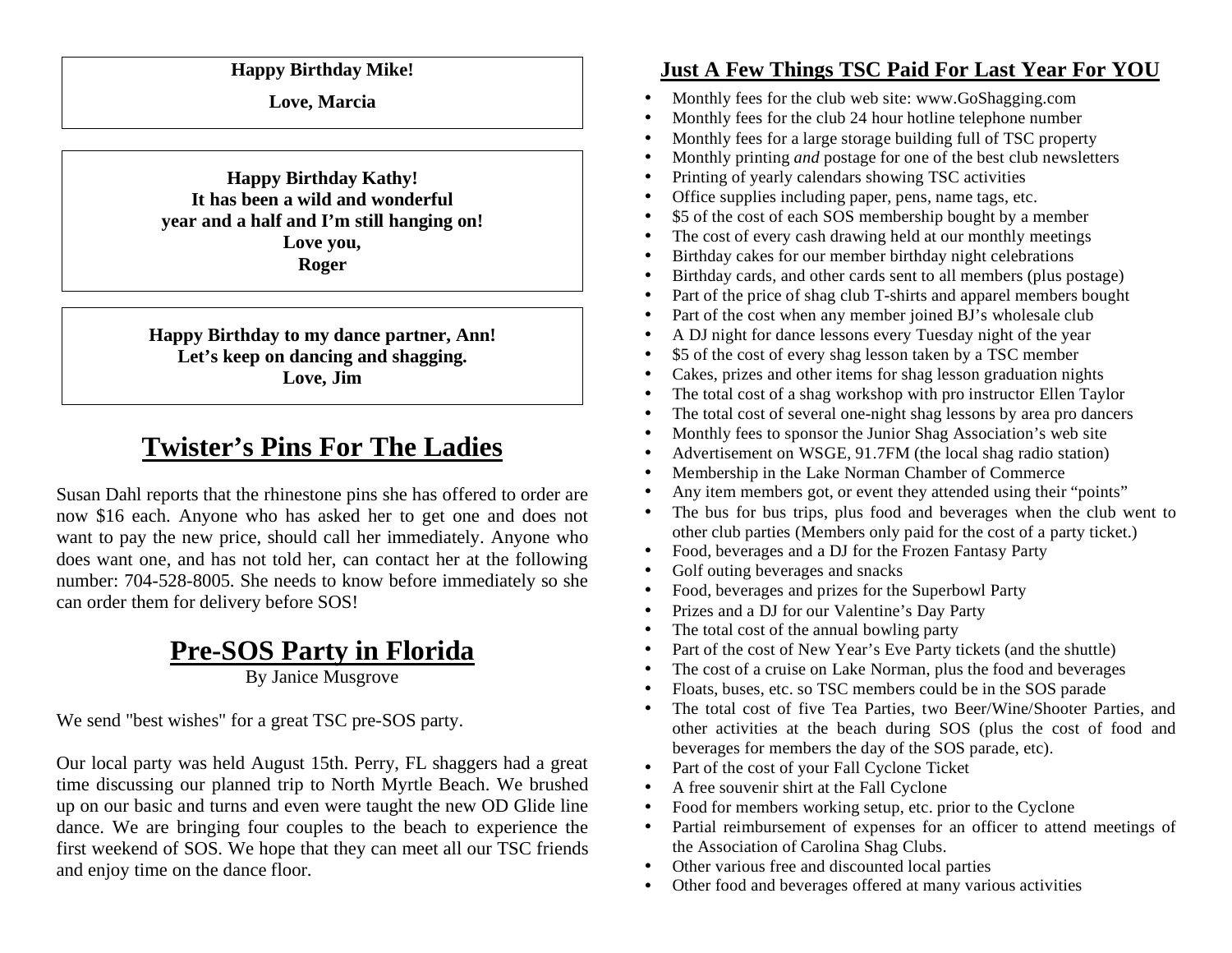### **TSC's Club Yard Sale**

By Celia Hunter

Saturday October 18th will be the date for our first ever club yard sale. Brewster's Ice Cream on Williamson Road in Mooresville has agreed to let us use their parking lot for the event. Exposure from street traffic should be great.

Start now cleaning out the closets, attic, basements and garages so that we will have tons of great stuff to sell. Remember one man's junk is another's treasure. In addition to clothes (they do sell, but not for much) check to see if you have kitchen items, glassware, tools, garden items, furniture and even TVs now that you have the flat screen! Please note that all items need to be clean and in good shape to bring the higher prices. Also, please make sure the items are priced prior to bringing them to the site.

The club will need tables for displaying items, and racks for hanging clothes. If you have either of these or know where we can borrow (preferable to renting) them, please let me know. All items not sold *can* be immediately taken to Goodwill (one block away) or the Christian Mission. So we will also need transportation for whatever is not sold. Do you have a truck, or a trailer that you can bring? We can use it to display items, and also to take stuff away that does not sell. You can keep all the money you make, or donate something to TSC's annual effort to help local kids at Christmas.

Everything needs to be at the site no later than 7:00 AM. If you have ever held a yard sale, you know the veteran shoppers are there before dawn. Another good reason to have the merchandise priced before you come. The good stuff may never hit the table!

Remember, it's only a few weeks away, with SOS in the middle. Check around for all the good stuff you no longer need that will be a treasure to someone else. Clean it, price it and bring it on the 18th. We'll have another article about this in the October newsletter. I have never conducted a sale of this magnitude so all help will be greatly appreciated. If you have questions or can help in any way, please email me at celia.hunter@allentate.com

### **New Member Profiles**

By Tommy & Wilma Laws

We are happy to introduce **Rebecca Rogers** to TSC Members.

Rebecca lives in the Salisbury area and her hobbies include quilting, gardening, and tole painting. She has two daughters and one granddaughter. She became interested in dancing while in her early teens doing the shag and swing dancing. At that time she did not know the rules or proper way to shag, and she decided it was time to learn!

A friend told her about the dance lessons being offered in Mooresville by Twisters and they both decided to check it out. By the time they had completed their lessons they had found the Fun Bunch to be friendly and a club that went all out to make you feel like one of the crowd and that you were a part of the group. Welcome Rebecca!

Welcome to the Fun Bunch **Barbara Merrell**. Barbara lives in the Davidson area, and has one son. Her hobbies include walking, horses, and dancing. As a teenager, dancing was what you did for fun and the people you danced with helped make it that way.

She became interested in taking lessons with Twisters after seeing a lessons notice brochure. Barbara also belongs to another shag club, but wanted to express to "The Fun Bunch" how much she appreciates the TSC group and their friendliness in making you feel welcome. Also, there is always so much going on and she realizes this takes a lot of effort on the part of the members, She is impressed at the many members who show up to help with the dance lessons. She looks forward to becoming involved in the club.

Welcome **Yvonne Sherman** to Twisters Shag Club! Yvonne lives in the Davidson area. Her hobbies are exercising, reading, playing the guitar, cooking and gardening. She was encouraged by her friend Ralph Gettings to take lessons at Fat Boys so they could dance together.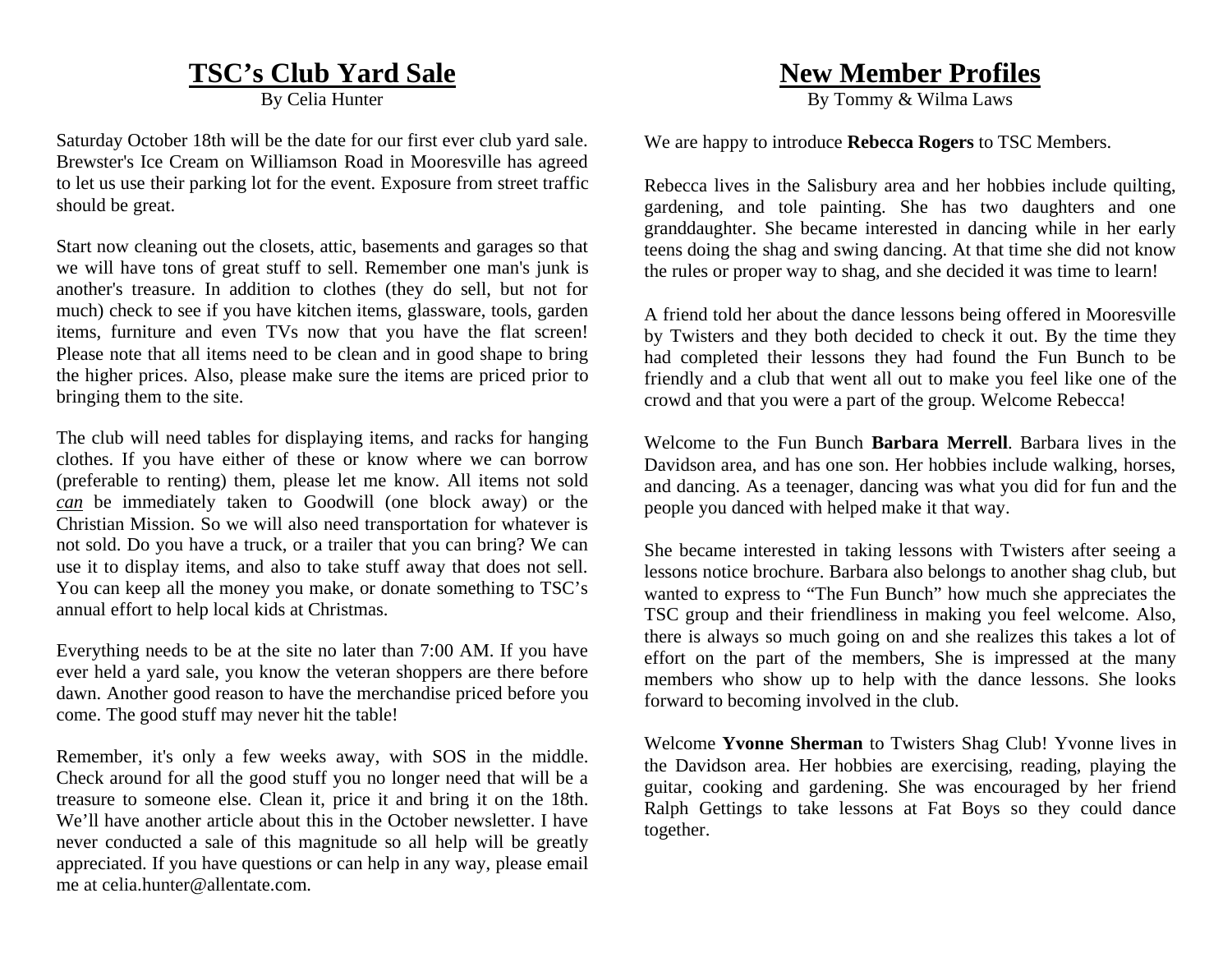They had gone to the Havana Social Club and met Dean and some other club members and enjoyed the evening so much that she became interested in becoming a member.

The club encourages new shaggers and she has not met one member that became "frustrated" with a new shagger. Chuck and Sandra were great instructors and went the extra mile to be of help. She plans to enroll in the Intermediate class in October.

Yvonne is looking forward to becoming a long term member, and participating in functions offered by the club.

### **Another Good Place to Eat at OD**

By Peggy Cavin

About two SOS's ago the subject of finding a place that served veggies came up. A friend asked if we had ever gone to Big E's on Hwy 9. A day or two later we decided to run out to Big E's and see what all the fuss was about. As we pulled into the gravel parking lot, we saw a couple police cars, emergency vehicles, several business trucks. We weren't sure what we'd find inside.

As we walked in, it reminded me of the old fish camps of yesterday. There were rows of wooden tables with wooden chairs. We sat down at a table under a window air-condition. Well, that was the first sign of "I'm not sure of this place."

We had been told to eat the buffet so when the waitress came that's what we ordered. At the buffet we found every type of veggie imaginable. The fried chicken was very good., too.

If you'd like to have some down-home country cooking, this is the place to go. The food was very good, the prices reasonable and we didn't have to wait too long for a seat. I would recommend this place very highly. After all, there are only so many burgers and fries a person can eat in one ten day period at SOS. A lot of locals go to Big E's now, and I do believe the shaggers have found out this secret. Try it the next time you are at the beach. It's about five miles from the bridge over the waterway as you head out Hwy 9.

# **Frozen Fantasy Party**

By Khris Sloop

At the New Years Party, I decided to volunteer my BBQ services to Nancy Brody for a possible future event. In my humble opinion, there is nothing like a fresh smoked Boston Butt hot off the smoker. Nancy approached me about three weeks prior to the Frozen Fantasy Party and asked if I could make the "Q". I happily volunteered. I love getting up in the early morning to sit and watch smoke boil out of the smoker chimney. (According to Teresa I am easily entertained; smoke coming out of a chimney, watching a yard sprinkler, cartoons etc. If you think I am kidding just ask her.)

I began the day at 1 a.m. when I fired up the smoker to let the temperature get up. The pork had been injected, rubbed and marinating since the day before. I knew the smoker would hold 8 butts, however I had 10. What to do, what to do? It was tight. I got 9 in that bad boy and put the other on a gas grill to get it started.

While those started to cook, I decided to find out what kind of weird stuff was on TV at that time of the morning and I was not disappointed. I will not go into what I found on regular channels (not Pay Per View) that anyone could watch but let's just say it was on the risqué side. Going back to the earlier point of being easily entertained, I had to watch a few minutes of it. I recorded ten minutes to prove to Teresa that I was not making up what I had seen in the wee hours.

Once the pork was done and we had it wrapped in foil to take to the party, I was well into 13 hours of being awake after only catching a 3 hour cat nap the night before. We loaded up the truck with the coolers of food, pies that T had made, tent, chairs etc.

We got to the party around 3:45 and the fun began. Gil had some killer "fruit flavored alcohol". (I liked the peach flavor the best). There were munchies galore. Meatballs, salsa, chips, potato salad, deviled eggs, slaw, beans. Everything that you can imagine you can have at a great backyard party was there to enjoy.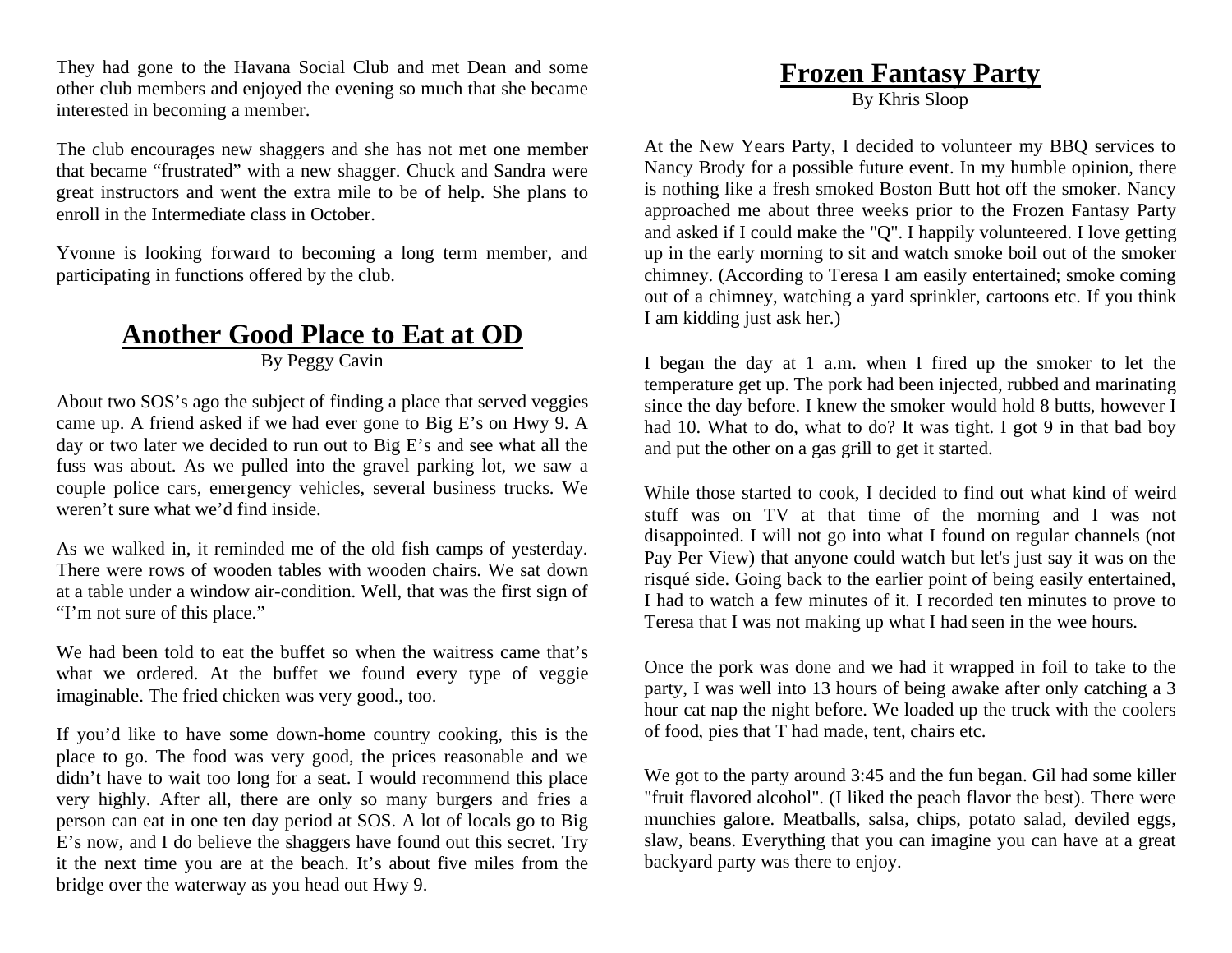Celia and Mike have a great place for that kind of atmosphere as well. Speaking of Celia, or should I say "Nurse Celia", she went around in her nursing attire delivering "shots" out of syringes. No needles of course, but the stuff in the syringe was awesome.

By 8:00 I was at the 19th hour of being awake and fading fast. I told Teresa I was going to shoot for 24 hours straight, but we ended up leaving the party around 9. We got everything unpacked, I had one more drink and was in bed by 10:30 so the 24 hour mark was not to be.

I would like to thank Celia, Mike and all who helped put the party on. Teresa and I had not even taken our first lesson by this time last year so we had no previous experience with this event to go on. All the parties T and I have been to that have been put on and/or by Twisters has always been fun. So having said that, I personally cannot wait until our first Cyclone this year and I look forward to making the "Q" for a future event.

### **Skinny Dipping**

### Submitted By Rick Thompson

An elderly man in Louisiana had owned a large farm for several years. He had a large pond in the back. It was properly shaped for swimming, so he fixed it up nice with picnic tables, horseshoe courts, and some apple, and peach trees.

One evening the old farmer decided to go down to the pond, as he hadn't been there for a while, and look it over. He grabbed a fivegallon bucket to bring back some fruit. As he neared the pond, he heard voices shouting and laughing with glee. As he came closer, he saw it was a bunch of young women skinny-dipping in his pond. He made the women aware of his presence and they all went to the deep end. One of the women shouted to him, 'we're not coming out until you leave!'

The old man frowned, 'I didn't come down here to watch you ladies swim naked or make you get out of the pond naked.' Holding the bucket up he said, 'I'm here to feed the alligator.' Some old men can still think fast.

### **Frozen Fantasy Party** By Peggy Cavin

On August 9th, TSC members and guests enjoyed another one of our famous Frozen Fantasy Parties. Celia and Mike were once again outstanding hosts. There were approximately 55 people who enjoyed the BBQ cooked by Khris Sloop, along with potato salad, baked beans, garden salad, fresh fruits, deviled eggs and a variety of great tasting desserts. We also had some great munchies before the dinner. I do believe this club has some of the best chefs around.

As usual, the highlight of the evening was the judging of some of the best-frozen desserts, cakes, pies, specialty drinks and shooters. Our judges (Susan, Mike and Brian) had a hard time deciding which of these were the best. You could definitely tell by the look and taste of these goodies that a lot of time and effort was put forth in preparing the entries this year. After the judging, everyone was invited to enjoy all entries… and enjoy them we did. After sampling them, I am glad I was not a judge. They were all great!

Bill Edwards kept us dancing and singing along with his music. We appreciate Bill coming out to support our club and this party.

We want to thank Celia and Mike for being our hosts and letting us enjoy their lakefront home. Also, thanks go to our committee chairs Susan and Kay. And, very special thanks go out to Khris Sloop for preparing some of the best BBQ I have ever had. According to Khris, he loves to cook and the fact he had been up since 1 A.M. that morning slaving over a hot cooker didn't seem to bother him a bit. He hung right in there with the rest of the group and partied up until late in the evening.

Thanks also go to all the other people who worked, cooked, helped serve, or did anything to make this party great. I'm hoping that next year's Frozen Fantasy party will be even bigger and we'll have more entries for everyone to enjoy.

**There should be a lot of great memories from upcoming TSC events. Please write up something about yours for next month. All your friends want to hear from you.**